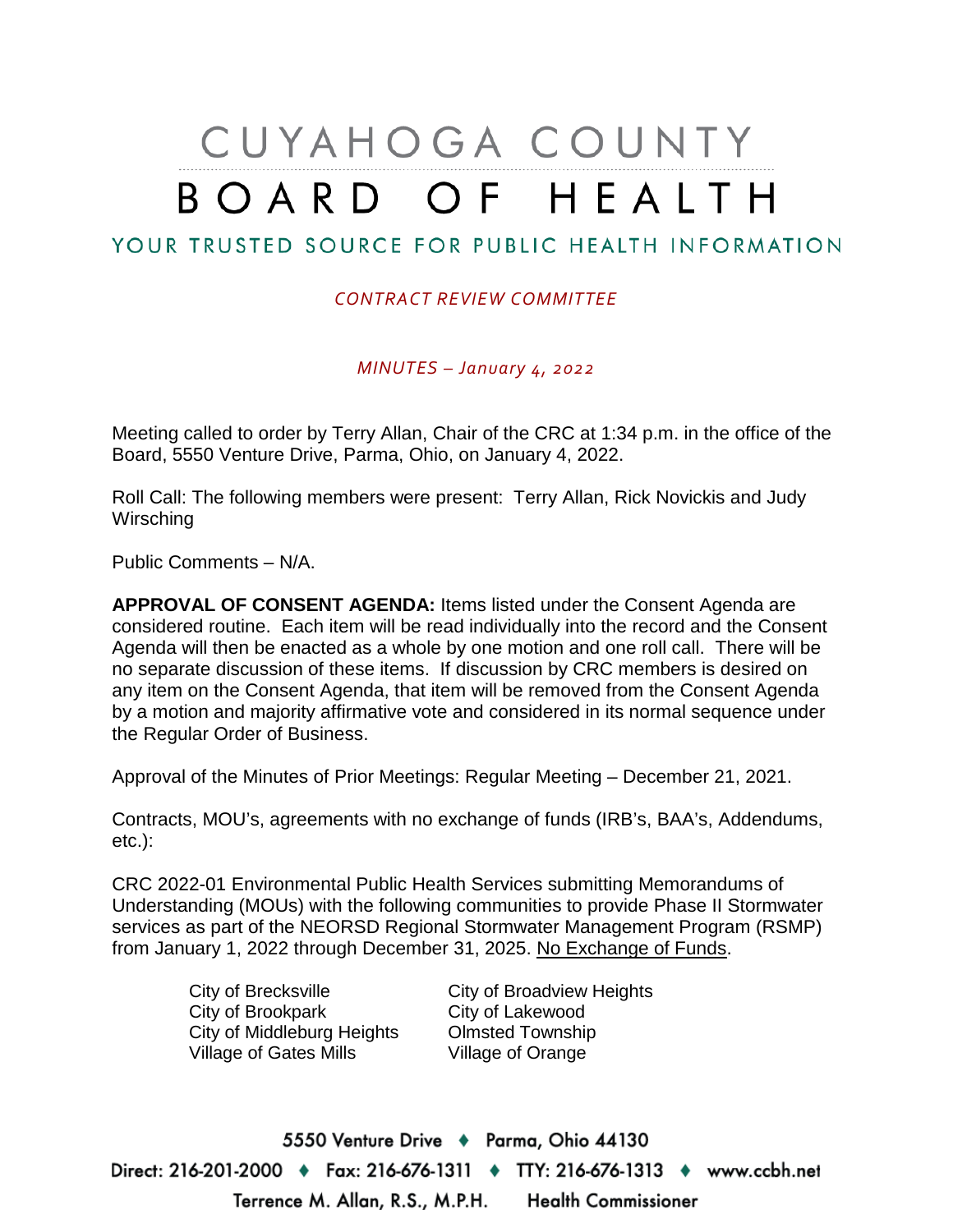It was moved by Judy Wirsching, seconded by Rick Novickis, that the consent agenda, including the minutes of the December 21, 2021 CRC meeting be approved.

The Secretary called the roll:

Ayes: Terry Allan, Rick Novickis and Judy Wirsching

### **CONTRACTS AND AWARDS:**

Tabled Items

CRC 2021-64 Administrative Services submitting a contract and contract addendums with Paramount Insurance Company to accept CCBH as a network/participating provider to deliver all covered services under their commercial, Medicare and Medicaid plans beginning on or about July 6, 2021. Amount to be received shall be consistent with approved Paramount Insurance Company reimbursement rates.

Purpose: To establish CCBH as an in-network provider with Paramount Insurance Company.

No Action Today.

New Items For Review

Bid/Quote Openings ≥ \$25,000.00

None

Bid/Quote Openings < \$25,000.00

Lead Lab Analysis Bids presented by Stephanie McConoughey

It was moved by Terry Allan, seconded by Judy Wirsching that the following quote (CRC 2022-02) for lead lab analysis services (RFQ 2021-05) be accepted as the lowest and best, and a contract be awarded to Accurate Analytical Testing, LLC from February 1, 2022 through December 31, 2023 in an amount not to exceed \$21,337.50 be approved.

The Secretary called the roll:

Ayes: Terry Allan, Rick Novickis and Judy Wirsching

Expenditures: Contracts up to \$25,000.00

It was moved by Judy Wirsching, seconded by Rick Novickis that the contract (CRC 2022-03) with Traci Gallagher-Bonvenuto for plumbing inspections and plan review services while acting on behalf of the Board in the role of "Cuyahoga County Board of 5550 Venture Drive + Parma, Ohio 44130

Direct: 216-201-2000 ♦ Fax: 216-676-1311 ♦ TTY: 216-676-1313 ♦ www.ccbh.net Terrence M. Allan, R.S., M.P.H. **Health Commissioner**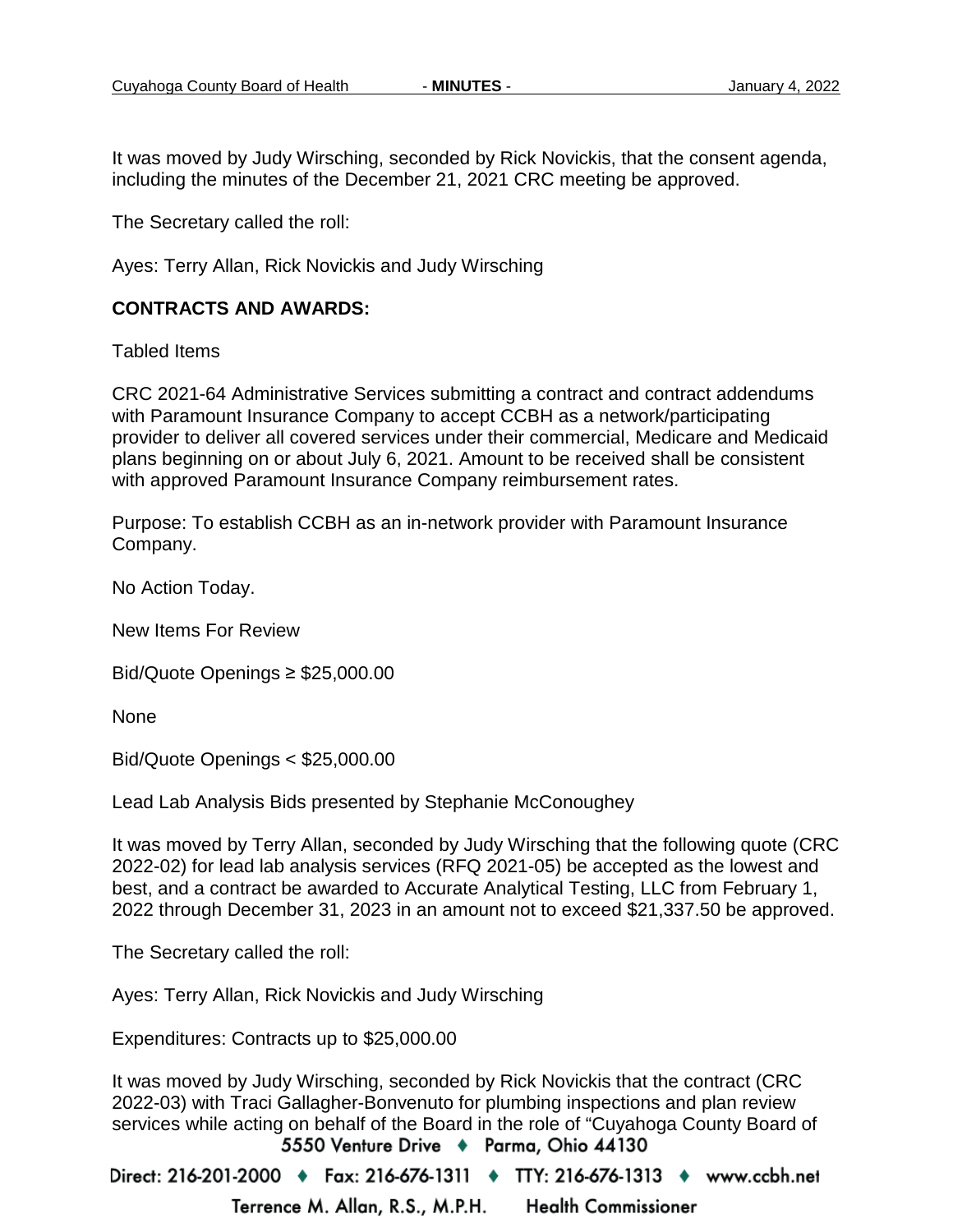Health Plumbing Inspector" from January 1, 2022 through December 31, 2023 in an amount not to exceed \$8,000.00 be approved.

Presented by: Rick Novickis

Purpose: To allow the Board to conduct plumbing program inspection and plan review in our Townships and other communities that do not choose to conduct these activities.

Funding Source: 100% funded through permit costs collected in the Plumbing Program.

The Secretary called the roll:

Ayes: Terry Allan, Rick Novickis and Judy Wirsching

It was moved by Terry Allan, seconded by Judy Wirsching that the addendum (CRC 2022-04) to the contract (Resolution 2021-79) with the Cuyahoga County Department of Senior and Adult Services (DSAS) under the 2021/2022 Ryan White Part A grant to increase the amount paid to DSAS from \$56,401.00 to \$59,851.00 be approved.

Presented by: Vino Panakkal

Purpose: To provide Home Healthcare and Home and Community Healthcare to HIV positive persons.

Funding Source: 100% reimbursable through the 2021 Ryan White Part A grant.

The Secretary called the roll:

Ayes: Terry Allan, Rick Novickis and Judy Wirsching

It was moved by Rick Novickis, seconded by Judy Wirsching that the contract (CRC 2022-05) with USI Insurance Services for health insurance consultant services from January 1, 2022 through December 31, 2022. Amount to be paid to USI Insurance Services is not to exceed \$23,500.00 be approved.

Presented by: Najeebah Shine

Purpose: To provide healthcare insurance consulting services to CCBH as needed.

Funding Source: 100% funded through CCBH General Revenue.

The Secretary called the roll:

Ayes: Terry Allan, Rick Novickis and Judy Wirsching

Revenue Generating Agreements up to \$25,000.00

5550 Venture Drive → Parma, Ohio 44130

Direct: 216-201-2000 ♦ Fax: 216-676-1311 ♦ TTY: 216-676-1313 ♦ www.ccbh.net

Terrence M. Allan, R.S., M.P.H. **Health Commissioner**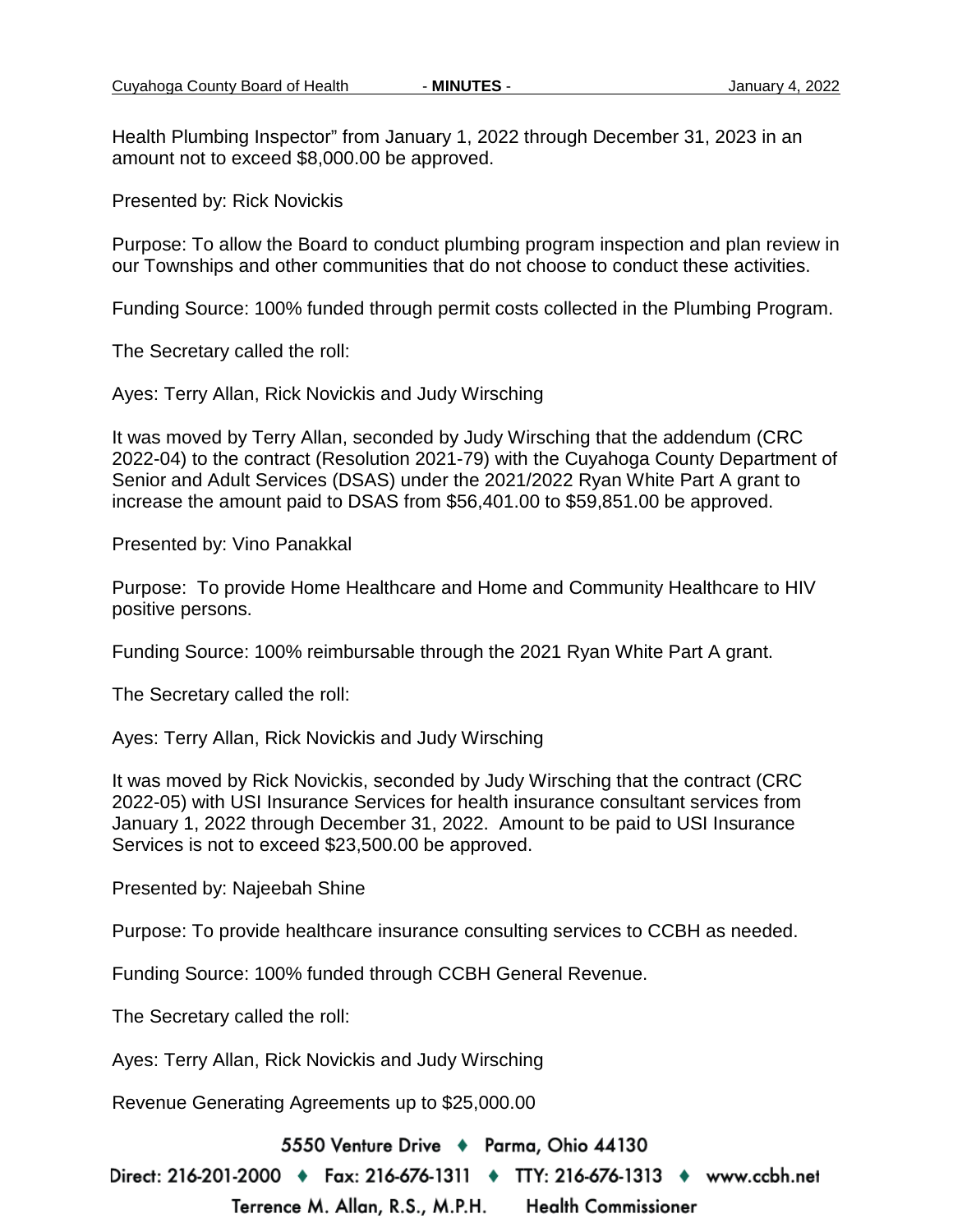It was moved by Terry Allan, seconded by Rick Novickis that the Phase II Stormwater Service Agreement (CRC 2022-06) with the following communities to provide Phase II Stormwater services from January 1, 2022 through December 31, 2023 be approved:

|                          | Amount to be received |  |  |  |  |  |
|--------------------------|-----------------------|--|--|--|--|--|
|                          | not to exceed         |  |  |  |  |  |
| Village of Orange        | \$5,432.00            |  |  |  |  |  |
| City of Richmond Heights | \$3,580.00            |  |  |  |  |  |

Presented by: Domenica McClintock

Purpose: Implementation of the Minimum Control measures (MCM) #3: Illicit Discharge Detection and Elimination (IDDE) and MCM #6: Pollution Prevention/Good Housekeeping for Municipal Operations programming.

The Secretary called the roll:

Ayes: Terry Allan, Rick Novickis and Judy Wirsching

**Contract Rescissions** 

Other Business.

Public Comment - N/A.

Thereupon, it was moved by Rick Novickis, seconded by Judy Wirsching, that the following Motion be adopted:

BE IT RESOLVED that the meeting be adjourned at 1:52 p.m.

The Secretary called the roll:

Ayes: Terry Allan, Rick Novickis and Judy Wirsching

**Committee Chair** 

Clerk

5550 Venture Drive + Parma, Ohio 44130 Direct: 216-201-2000 + Fax: 216-676-1311 + TTY: 216-676-1313 • www.ccbh.net Terrence M. Allan, R.S., M.P.H. **Health Commissioner**